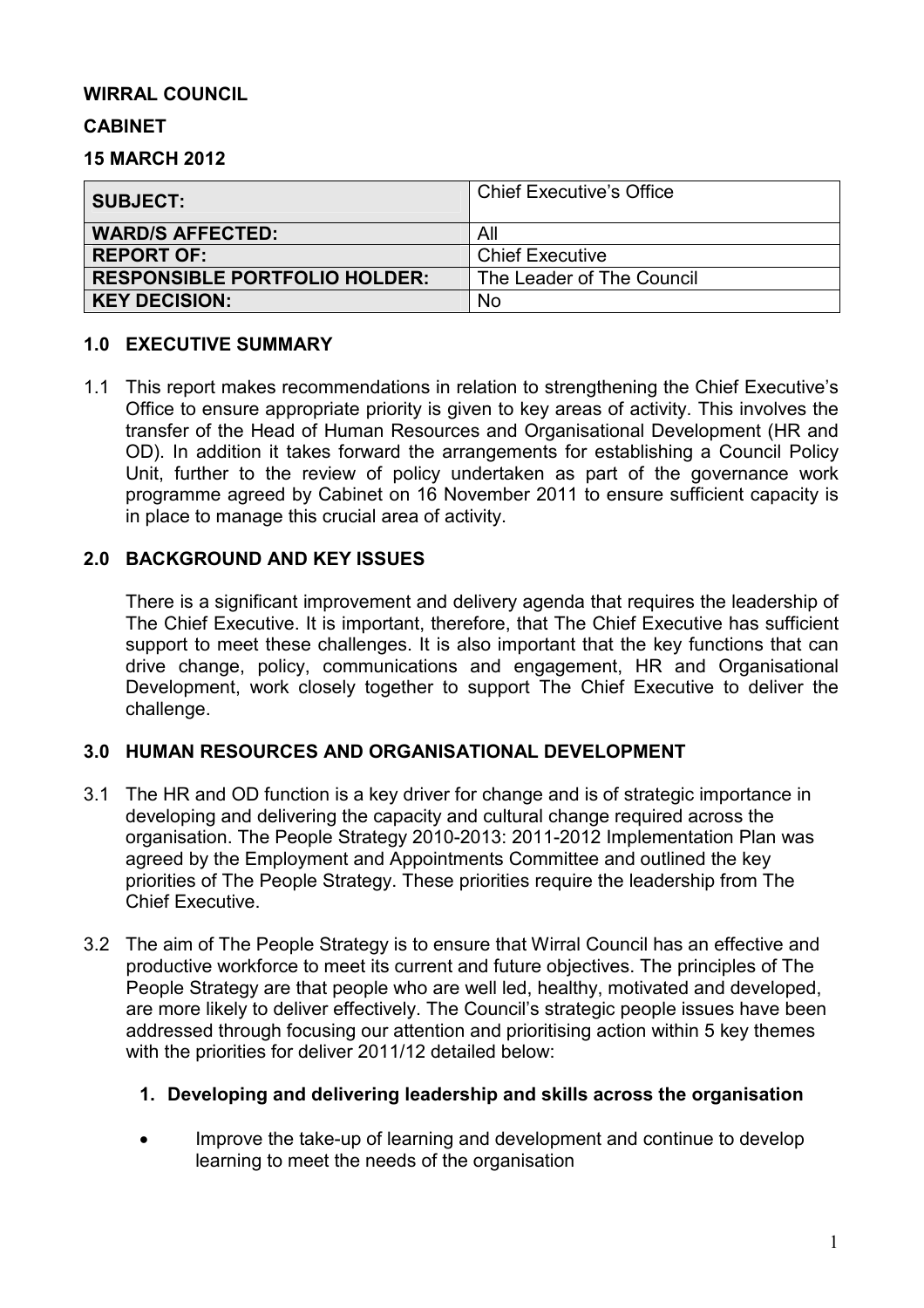# **2. Developing our organisation, to respond to and deliver change**

- Improved communications
- Continued development of a framework to consult and engage employees
- Remodelling the organisation to respond to organisational change
- Future workforce change plan to be put in place
- People are deployed effectively, and employee pay costs reflect the working arrangements within budget
- Delivery of the Transforming Business Support project
- Review Employee Pay Costs
- **3. Developing capability and capacity to deliver performance improvement**
- Implement and embed a performance management framework for leadership.

# **4. Delivering performance through an effective People Management Framework and efficient processes**

- To review and seek approval for the People Management Framework policies
- Delivery of one Casework system for HR cases
- Delivery and management of enhanced Attendance Management policy and procedure
- Implementation of Phase 2 and 3 of Job Evaluation
- Effected HR processes / services

# **5. Delivering our role as a good employer**

- Achievement of Excellent Status for the Equality Framework for Local Government
- Further develop the Fit for Wirral Framework
- Development of Apprenticeship and Graduate Programmes
- 3.3 The People Strategy Implementation plan will need to be reviewed for 2012/13 to ensure that it both drives and supports the Council's Improvement Plan. Organisational Development is key to developing organisational capacity, leadership, individual performance management, team working and personal development.

# **4.0 POLICY, COMMUNICATIONS AND ENGAGEMENT**

- 4.1 A detailed review of policy was undertaken to establish the proposed functions of a Policy Unit with involvement from key stakeholders. As part of this work, a review of policy arrangements in a range of other local authorities was undertaken to explore models for delivery and identify good practice. These findings identified a strong correlation between the development of robust evidence-based policies and strategies with effective engagement and consultation with stakeholders and local people. The review further identified that many of the models explored aligned responsibilities for policy development and equality and diversity within one team.
- 4.2 As the result of the review, this report makes recommendations with regard to establishing the Policy Unit by April 2012. It is therefore proposed that the Head of Communications and Community Engagement is assigned to a newly designated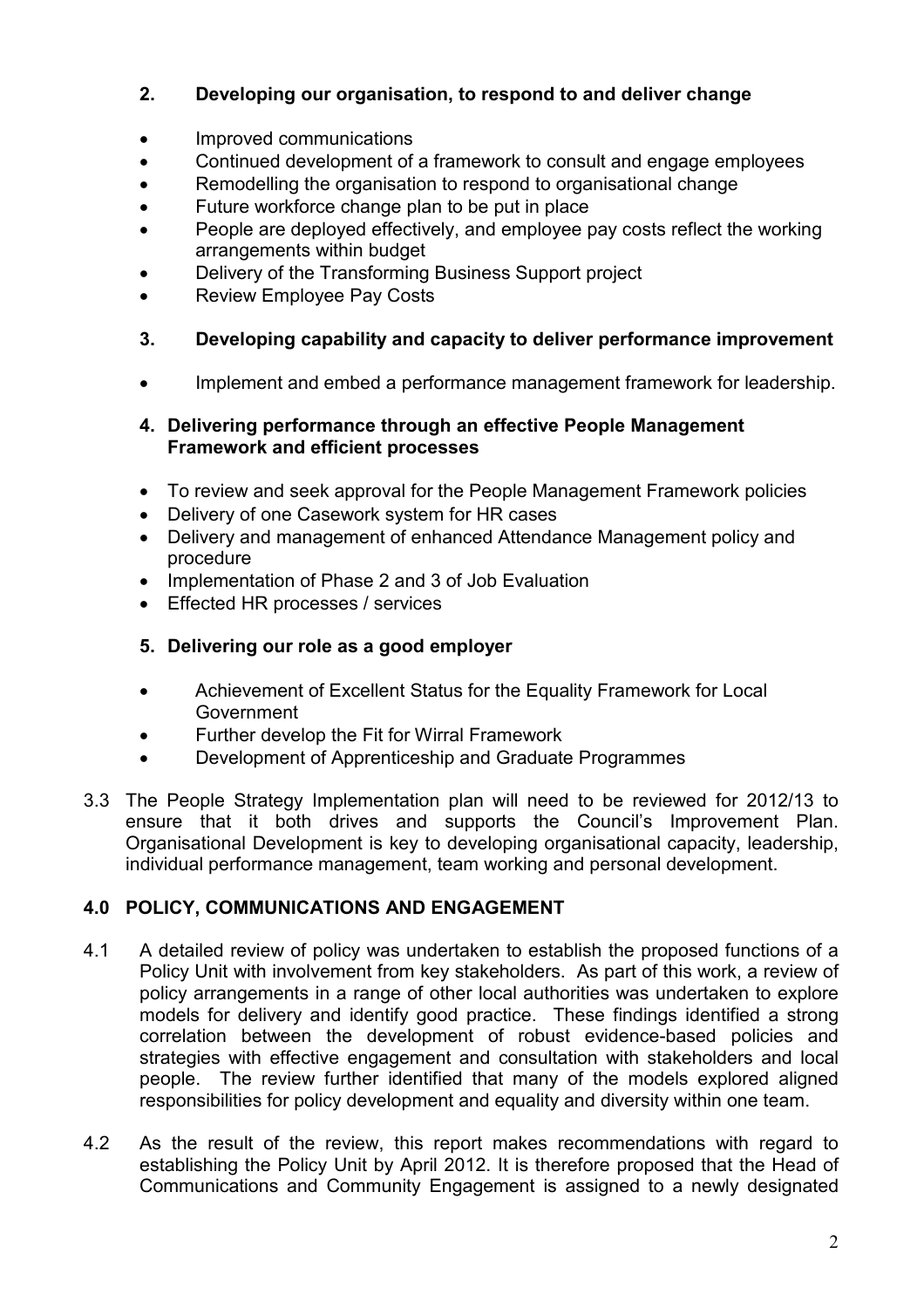post of Head of Policy, Communications and Community Engagement with overall responsibility for the Council's Policy Unit reporting directly to The Chief Executive in addition to existing responsibilities for all communications and community engagement activities (including marketing, tourism, the voluntary, community and faith sector) and equality and diversity.

4.3 On the basis of these findings and with engagement from key stakeholders, the proposed functions of the Policy Unit which were reported to the Council's Corporate Governance Committee on the 8 February 2012 will include:

#### 4.4 *To lead on a coherent and joined up approach to policy, planning and strategy development for the Council*

The products and features of this function would include:

- Regular policy briefings
- Well coordinated policy framework
- Development of the Council's Corporate Plan and other strategic plans as appropriate including the Child Poverty Strategy
- Policy network for the Council with all departments represented

The intended outcomes of this function will be:

- Elected Members are well informed on current and future policy issues
- Effective collaboration between departments on cross cutting policy issues
- Robust implementation and review of policy decisions
- Effective sharing of learning and best practice

## 4.5 *To ensure that there is a robust knowledge and evidence based approach to decision making in order to tackle the key challenges for Wirral*

The products and features of this function will include:

- Robust approach to 'horizon scanning' and dissemination of information
- Regular policy briefings
- A single knowledge 'hub' / evidence base e.g. statistics, demographic info
- Annual 'state of the borough' report
- Joined up approaches for research and information

The intended outcomes of this function will be:

- Consistent use of evidence to develop Council plans and strategies
- Shared view within the Council and amongst partners about the key challenges / opportunities for Wirral

#### 4.6 *To engage with local and sub-regional partners to shape and respond to policy developments and implement decisions*

The products and features of this function will include:

• Utilising the Local Strategic Partnership to discuss policy drivers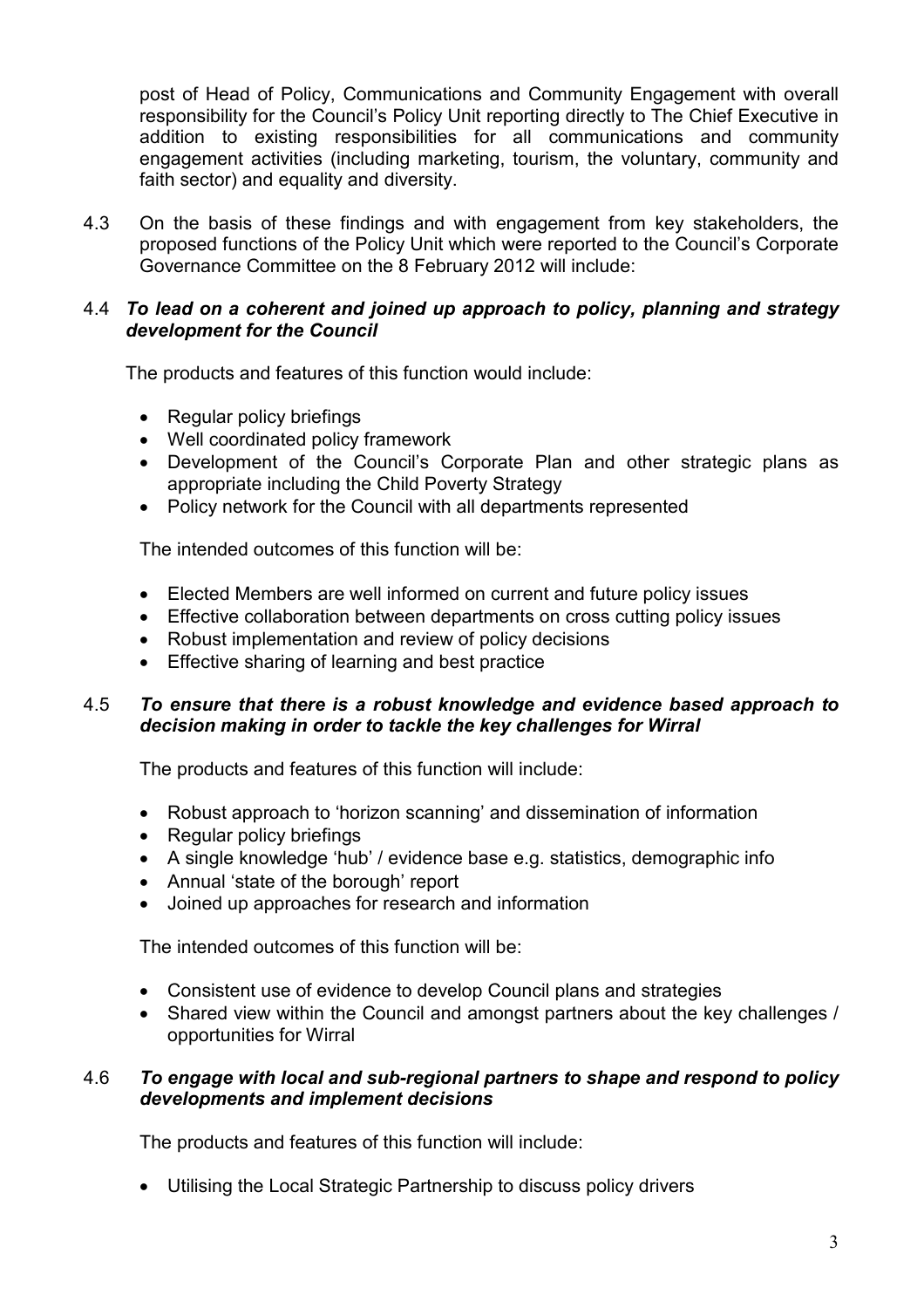- Innovative partnership working
- A clear briefing process in place to inform the Council's contribution at City Region, regional and national level

The intended outcomes of this function will be:

- The Council and LSP proactively anticipates and plans for policy changes
- Shared view within the Council and amongst partners about the key challenges / opportunities for Wirral
- Identification of potential resources
- Influencing policy at sub-regional, regional and national level through ensuring that Wirral's interests and priorities are effectively represented.

## **5.0 INITIAL STAFFING AND RESOURCE CONSIDERATIONS**

- 5.1. Cabinet on 11 July 2010 agreed to a centralised model for The Human Resources and Organisational Development function with a phased plan for delivery. It was recognised that to meet the challenges facing the Council the HR/OD team would need to work differently, with consistent leadership and direction under a "one team" approach. The principles of centralising the HR/OD function ensure that there is one team which brings all the functions of HR/OD together. This allows for alignment of work, ensuring all team members understand the priorities and are working towards those priorities, ensuring the most effective utilisation of resources. This will be completed with a further report to Cabinet outlining the financial changes and future structure.
- 5.2 The role of Head of HR and OD is currently at a Head of Service level. The role will now take on additional duties which include directly supporting and reporting to The Chief Executive in leading and driving The Improvement Plan for the Council which will have a capacity building and people focus. This role will also provide direct support to The Chief Executive.

To ensure parity with other direct reports it is proposed that this role be re- graded at a Deputy Chief Officer level, DCO3. However as the senior management grades are currently being evaluated, this change will be subject to the outcome of job evaluation.

5.3 At The Employment and Appointments Committee on 29 September 2011, the Committee approved my recommendation to create a Policy Unit working directly to me and approved the creation of a new post of Head of Policy. Since this report in September, I have implemented an interim arrangement whereby officers with responsibilities for policy development have been reporting directly to me. This has resulted in significant capacity issues. Policy development is an extremely important function for the authority, as identified in the AKA report, and it is therefore essential that this area of work is given sufficient capacity and strategic direction to robustly influence and improve Council services. The recommendations made within this report are therefore based on ensuring that a strategic direction is effectively provided to the new post of Head of Policy and the policy unit, and I am therefore recommending that the Council's policy function reports into a Head of Service rather than directly to me to provide additional support and capacity to this important work.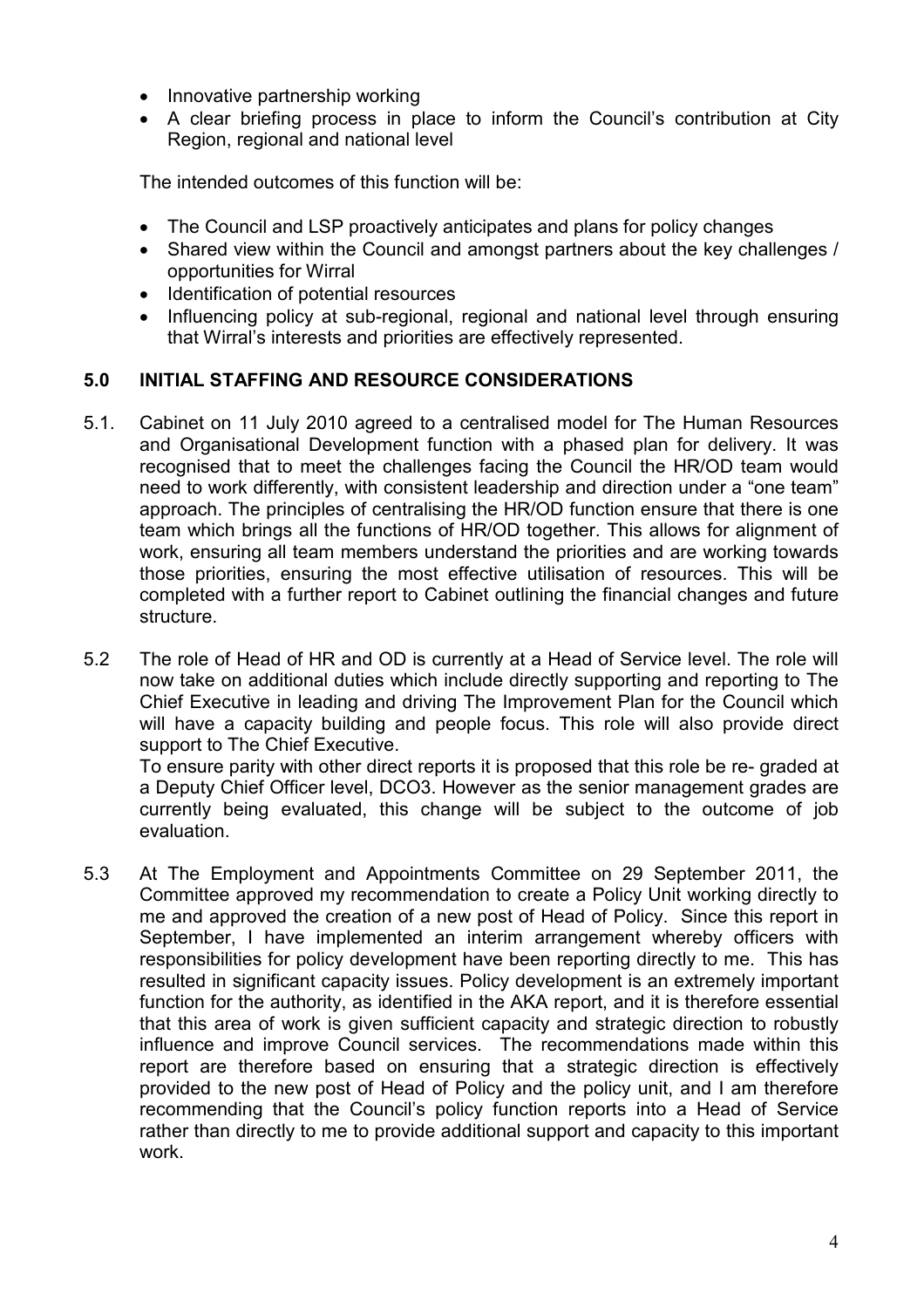- 5.4 The review of policy arrangements in a range of other local authorities identified a strong correlation between the development of robust evidence-based policies and strategies with effective engagement and consultation with stakeholders and local people. I am therefore recommending that the Head of Communications and Community Engagement is assigned to a newly designated post of Head of Policy, Communications and Community Engagement with overall responsibility for the Council's Policy Unit. This post already reports directly to the Chief Executive as a DCO3 with existing responsibilities for all communications and community engagement activities (including marketing, tourism, the voluntary, and community and faith sector) and equality and diversity. This post will also provide direct support for The Chief Executive.
- 5.5 The core staff in the Policy Unit will work closely with a wider network of officers in departments and link as appropriate to other core functions in order to effectively coordinate the Council's approach to knowledge management. This will include links with the functions delivered by the Director of Public Health such as the preparation of Wirral's joint strategic needs assessment and wider research and information requirements.
- 5.6 A proposed structure chart is shown at Appendix A

#### **6.0 RELEVANT RISKS**

- 6.1 The bringing together of key functions to support The Chief Executive seeks to mitigate the risk of the Council not delivering on the Improvement plan.
- 6.2 A project team has been established for the review of policy with robust project planning and risk management in place. The risks in relation to this project are regularly reviewed to ensure that these are addressed through mitigating action.

#### **7.0 OTHER OPTIONS CONSIDERED**

7.1 The establishment of a Council Policy Unit is one of the 10 Key Lines of Enquiry (KLOE) approved by the Corporate Governance Committee on the 16 November 2011. This provided a clear steer for the review and therefore no further options were considered.

#### **8.0 CONSULTATION**

- 8.1 Consultation with the key senior staff affected has taken place.
- 8.2 Consultation with stakeholders in respect of the establishment of a Policy Unit has been undertaken as set out in section 5.0 of this report. This report has also been considered by the Council's Corporate Governance Committee on the 8 February 2012.

#### **9.0 IMPLICATIONS FOR VOLUNTARY, COMMUNITY AND FAITH GROUPS**

9.1 The proposed functions of the Policy Unit relating to engaging with partners will take into account the need to ensure effective engagement with voluntary, community and faith groups.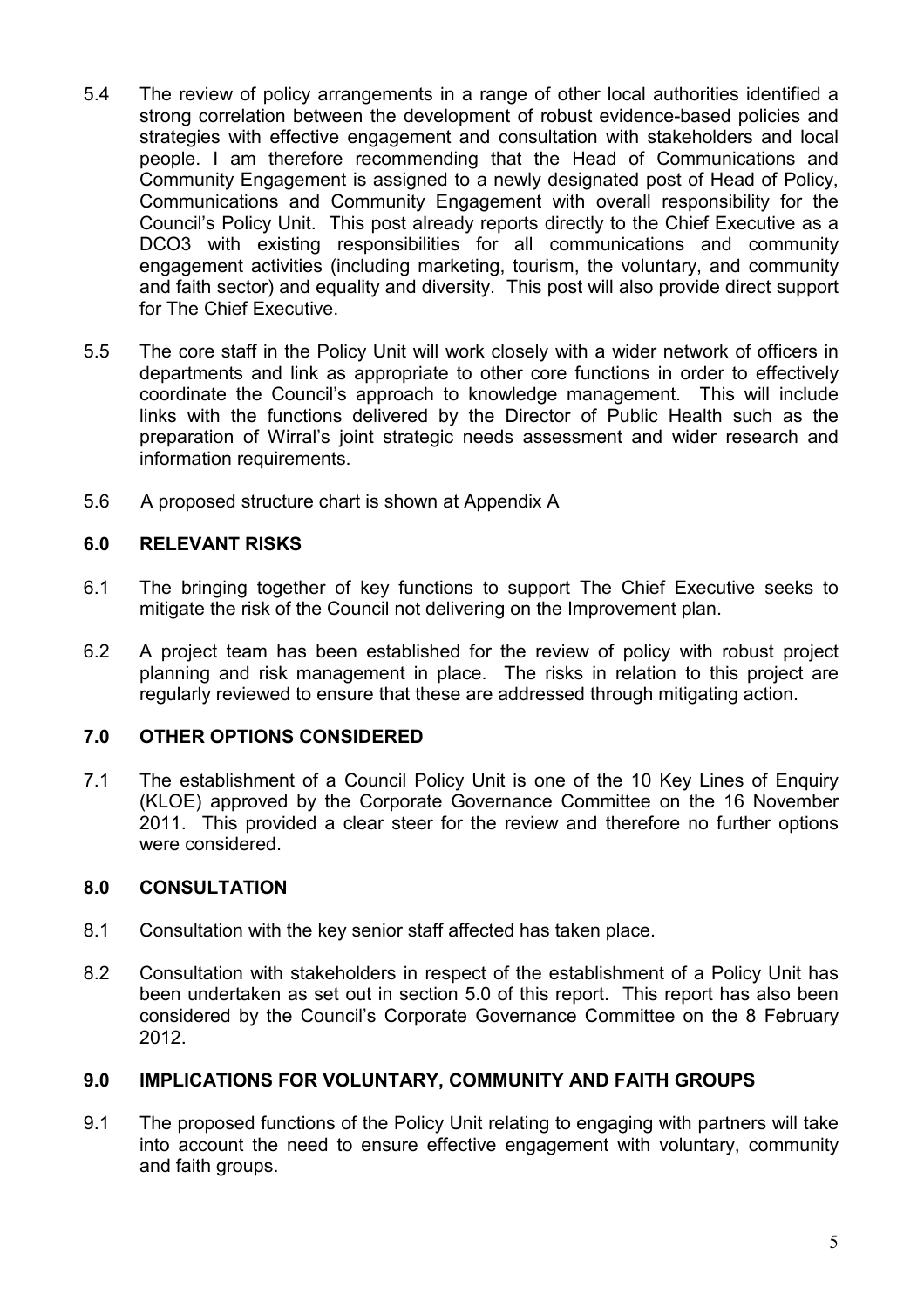# **10.0 RESOURCE IMPLICATIONS: FINANCIAL; IT; STAFFING; AND ASSETS**

- 10.1 The net annual cost of the change of the grade for the post of Head of HR and OD is £2821 plus on costs.
- 10.2 All other proposals are met within existing resources.

#### **11.0 LEGAL IMPLICATIONS**

11.1 No legal implications have been identified in respect of the proposals set out in this report.

## **12.0 EQUALITIES IMPLICATIONS**

- 12.1 Has the potential impact of your proposal(s) been reviewed with regard to equality?
	- (a) Yes and impact review is attached –

Law, Human Resources and Asset Management Equality Impact Assessments (post 2010) | WIRRAL Borough Council

## **13.0 CARBON REDUCTION IMPLICATIONS**

13.1 No carbon reduction implications have been identified in respect of the proposals set out in this report.

#### **14.0 PLANNING AND COMMUNITY SAFETY IMPLICATIONS**

14.1 No planning or community safety implications have been identified in respect of the proposals set out in this report.

# **15.0 RECOMMENDATION/S**

- 15.1 It is recommended that proposals in this report are agreed as the basis of the further work required in establishing the Policy Unit by April 2012.
- 15.2 The Head of Communications and Community Engagement is assigned to a newly designated post of Head of Policy, Communications and Community Engagement with overall responsibility for the Council's Policy Unit reporting directly to The Chief Executive in addition to existing responsibilities for all communications and community engagement activities (including marketing, tourism, the voluntary, community and faith sector) and equality and diversity;
- 15.3 Authority is designated to the newly designated post of Head of Policy, Communications and Community Engagement to establish the Policy Unit on the basis of the proposed function and staffing considered in this report and works with departments and key service areas to ensure the effective delivery of the core functions of the Unit.
- 15.4 That the Head of HR and OD reports directly to The Chief Executive and the function is moved into the new Chief Executive's Department. The role will be